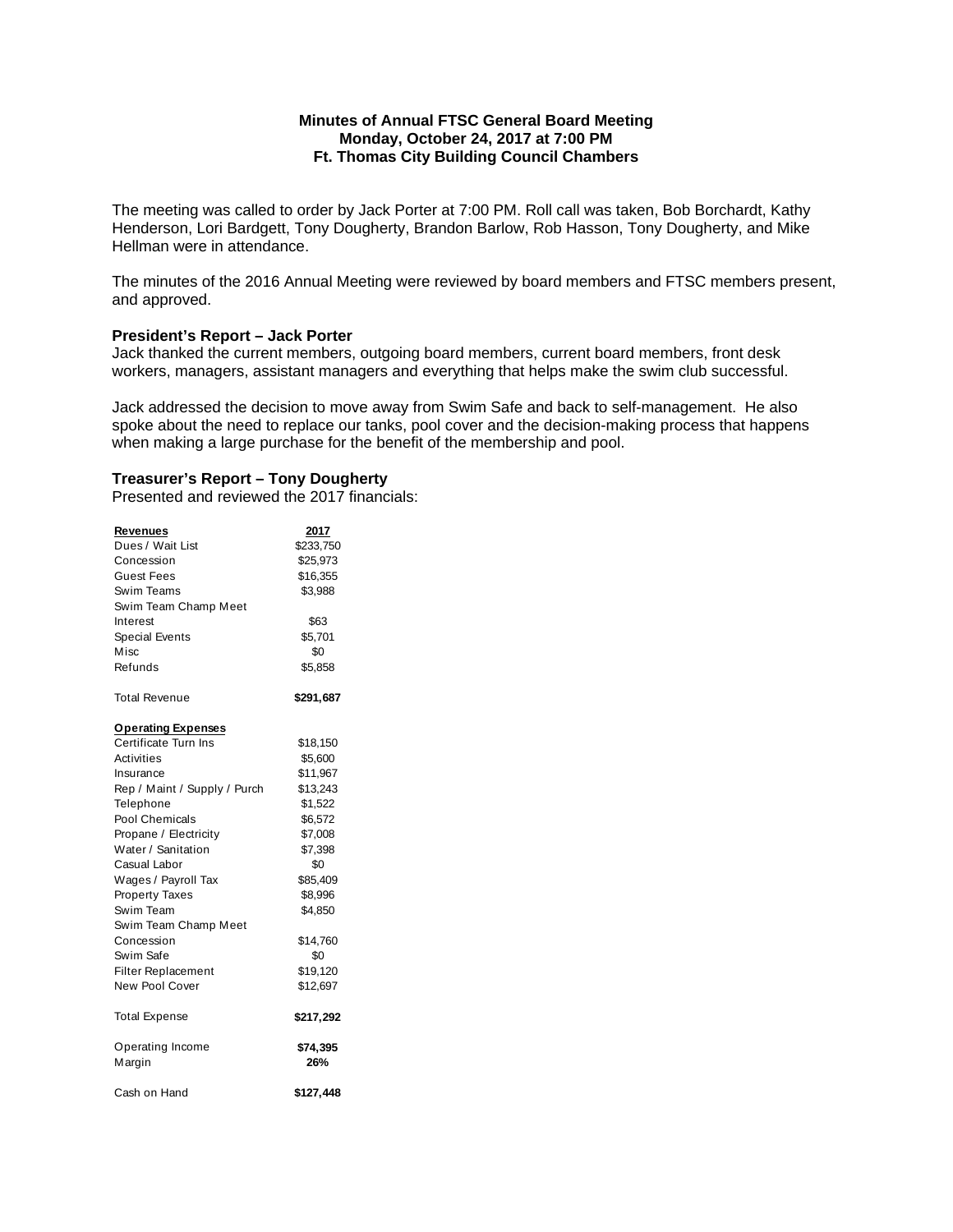Tony talked to the members about the change from swim safe to self-management, lower wages, capital expenditures, filter replacement, refunds, and the impact it had on our financials for the year.

## **Pool and Grounds Report - Mike Hellmann**

Mike spoke about the need for a new pool cover and the installation process. Updated the membership on the conditions of our current tanks and that they were 20 years old, outdated, and the need to replace them. He also spoke about the timeline and process involved in having the tanks replacement.

Mike thanked Brandon Barlow for running the competitive pricing search on the tank replacement and pulling together the timeline for the propose replacements.

# **Swim and Dive Report – submitted by Karen Jones, read by Bob Borchardt.**

The Swim and Dive team finished the regular season with a record of 3-4 and a close  $4<sup>th</sup>$  place finish at Champ Meet. We had a total of 121 team members with 39 of those being new members.

# **Championship Meet Highlights**

Sam Hopper was the only FTSC swimmer to earn high point for his 11-12 age groups.

Individual winners at Champ Meet:

- Evia Combs 50 Breast
- Jack Banks 50 Breast, 50 Back, 100 IM
- Jack banks broke three league records 50 Breast, 50 back and 100 IM (although he was out touched by .10 by a swimmer from Florence.

## Team Records

The record board at the swim club was updated this summer with all past records and was current until we had eight more records broken at the champion meet. The board will be updated prior to the start of next season with the following new team records.

- $\bullet$  Jack Banks 3 records 13-14 boys 50 Breast, 50 Back and 100 IM
- Brendan Conley 3 records 15-18 boys -200 Free, 100 Free, 50 Back
- $\bullet$  Jacob Ryan 15-18 boys 50 Breast
- 15-18 boys free relay Davis Guither, Jacob Ryan, Donovan Staab, Brendan Conley

Bob discussed Junior Sharks, and thanked coaching staff, managers, NKSL, Tricia Powell, and Kathy Verst.

## **Membership Report – Lori Bardgett**

Prior to the 2017 swim season, there were 27 certificates turned in. In order to fill the openings, 47 names on the waiting list were contacted. The number of names on the waiting list were contacted. The number of names on the waiting list that declined a membership is increasing each year. The past two years have been at about 30%. In 2017, the number who declined was just over 40%.

We currently have a waiting list of 622 names. In October of 2016, there were 611 names on the list.